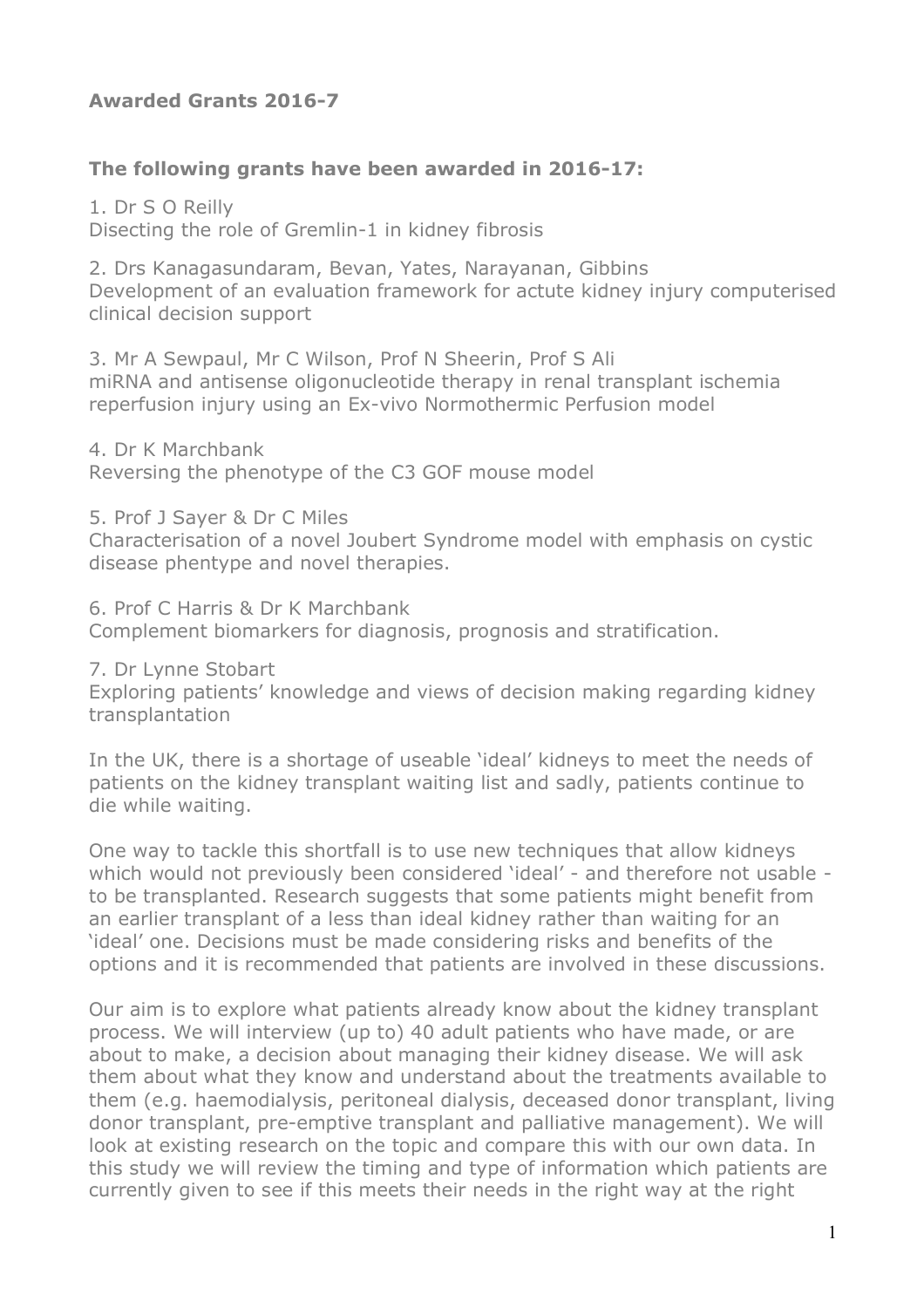time. We will also ask patients what they understand about the process of getting onto the waiting list, how organs are allocated and their thoughts about the possible use of poorer quality kidneys.

As well as being involved in the study as participants, we will ask patients and members of the public to take an active part in carrying out the research and sharing findings. We will ask for their help in designing information and consent forms and also in selecting the best and most useful questions for the interviews. We will ask their advice on the best way to recruit patients, and finally we will ask them to help us to publicise findings of the study to members of patient and public groups so that they are up to date with developments in this area. Following on from this work, we will ask patient and public representatives to join the steering committee for a much larger piece of work where we will develop tools to help patients consider and make decisions about the best way to manage their kidney disease.

8. Dr Sayer Investigation of inherited ciliopathies – use of biobanking

Inherited ciliopathies are a group of genetic conditions resulting in cystic kidney disease, progressive renal failure, blindness and neurological defects. Although significant progress has been made over the last few years in the diagnosis of these overall rare conditions, the genetic defect and the underlying pathological abnormality remain unknown in some cases.

Therapeutic strategies including gene therapy in some ciliopathies are promising, with some good results in relevant animal models and in cultured human cells. A number of experimental approaches are now becoming closer to clinical application. Cell culture models such as primary cell cultures from affected individuals could be used to evaluate response and potential benefits. The Newcastle MRC Centre Biobank based at the Institute of Genetic Medicine is a repository of high quality human biomaterial aimed at facilitating research into rare disease. Originally set up for neuromuscular diseases, we now will add biobanking of samples related to inherited renal diseases to make use of the existing biobanking infrastructure and resources.

The principal objective is to be able to collect human cells, and other biological samples such as plasma and serum from patients affected by rare ciliopathies. From tissue samples (e.g. skin and urine) cells may be cultured, frozen and stored in a specialist lab at the Institute of Genetic Medicine, Newcastle University. From blood samples DNA may be obtained and stored. Samples will be used for research n compliance with the Human Tissue Act. This award will allow kidney research in Newcastle to remain at the cutting edge, using the latest techniques and allowing new insights into rare renal diseases.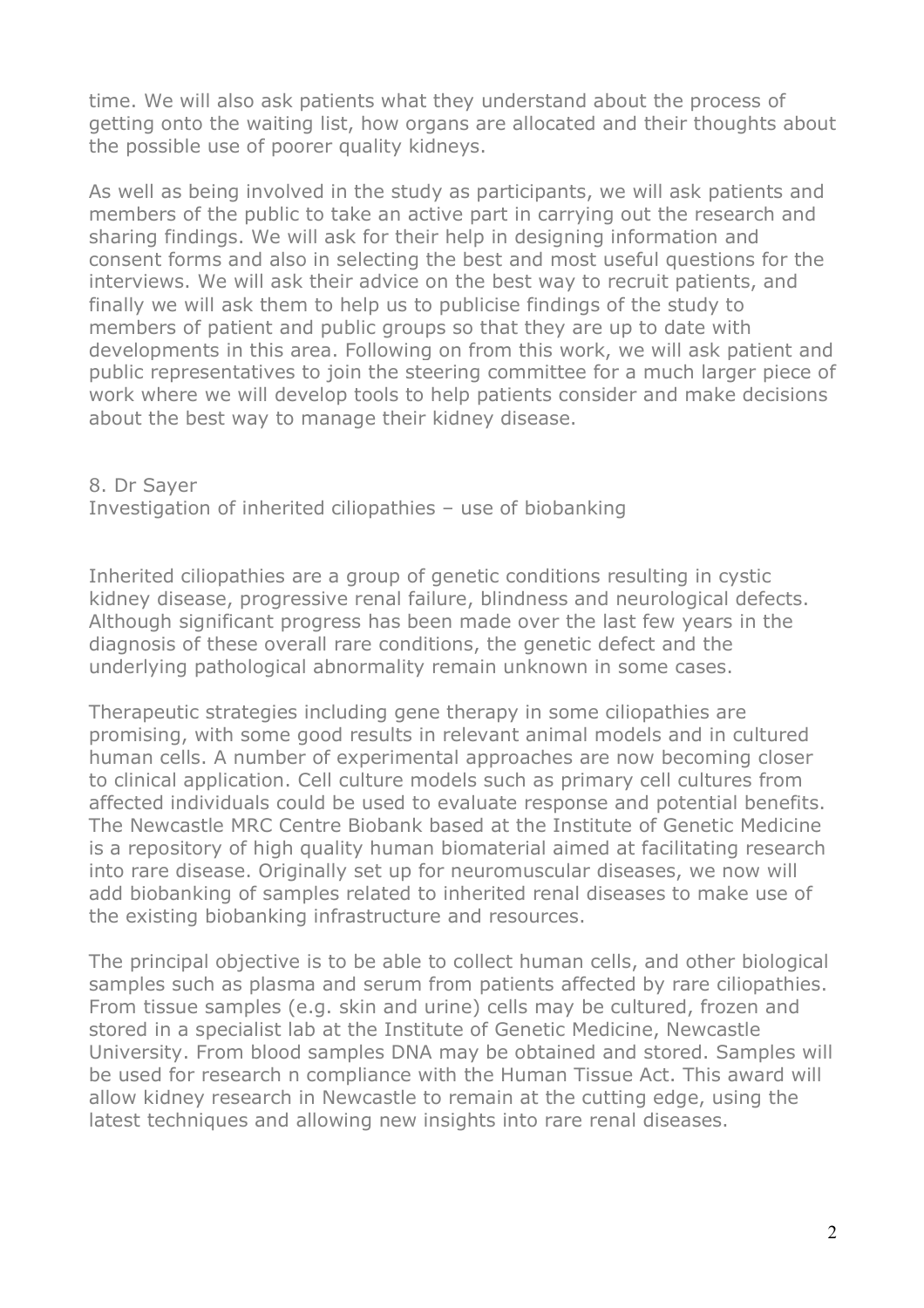#### 9. Dr Ana Moles

Worldwide kidney disease is the 12th leading cause of death and the 17th cause for loss of quality "healthy" years of life. It affects 8-16% of the population worldwide and in the UK it is estimated that there are 3.5 million people with kidney disease.

Kidney disease is a term which encompasses acute (short-lasting episode) and chronic (developing over years) pathologies. Specific treatments for acute or chronic kidney disease are limited. Due to this, many patients progress to the point where they need dialysis or kidney transplant (>2 million). This not only represents a significant reduction in their quality and years of life but also a substantial cost for the NHS which is estimated to be around 2.5% of the total annual budget (£2 billion). For all of these reasons specific therapies to treat kidney disease are urgently needed.

In order to find new and more specific drugs, we first need to improve our understanding about kidney biology during disease progression. My research to date has focused on the study of proteases, which are proteins that alter and modify the function of other proteins. They are implicated in many normal (e.g. wound healing and cell death) and pathological (e.g. cancer and rheumatoid arthritis) processes in the body.

My team have discovered that one of these proteases, cathepsin D, is a key player in the development of acute and chronic kidney disease. Our data suggests a dual role for cathepsin D during disease progression. In acute disease, cathepsin D contributes to cell death, a process which, if reversed, will improve kidney function and disease outcome. At the same time, it appears to contribute to the scarring of the kidney in chronic disease, a process also called fibrosis which can lead, if uncontrolled, to loss of function and kidney failure.

Our preclinical studies have revealed that a drug that blocks cathepsin D improves the outcome of both acute and chronic kidney disease. Inhibition of CtsD lead to a reduction of cell death and an improvement in kidney function during both nephrotoxic and ischemic acute kidney injury. This can be relevant not only for acute kidney injury patients, but also to improve donor organ viability. Any kidney donor organ will inevitably suffer a level of injury due to ischemia, lack of blood and oxygen perfusion. Despite it is still early days inhibiting CtsD could have the potential to improve kidney donor organ viability. In addition, we have discovered that inhibition of CtsD in chronic kidney disease reduces scar formation and slows disease progression. We are very excited about these results and plan to take forward our biological understanding about CtsD and other proteases to develop new and better drugs for kidney disease.

10. Dr Sayer, Dr Miles and Dr Ramsbottom Novel treatments in nephronophthisis

Nephronophthisis is a childhood form of cystic kidney disease which leads to kidney failure in teenage years. There is no treatment.

We have shown that in a mouse model of nephronophthisis that we have developed here in Newcastle, cyst development can be halted. Also when we